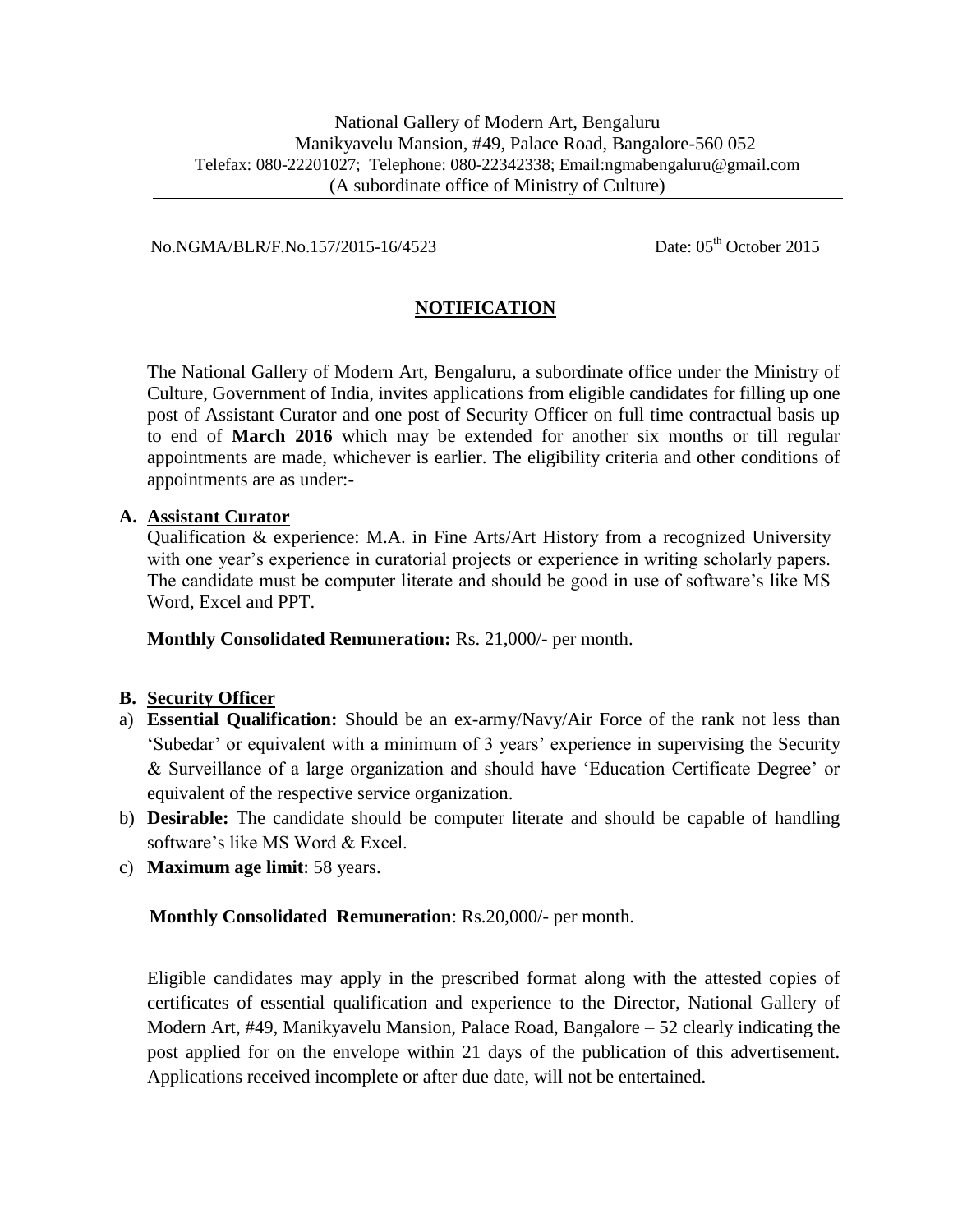The details of essential qualifications, experience, the remuneration payable and the job profile are available on the NGMA Bengaluru website [http://ngmaindia.gov.in/ngma\\_bangaluru.asp](http://ngmaindia.gov.in/ngma_bangaluru.asp)

Canvassing in any form and/or bringing in any influence, political or otherwise, will be treated as disqualification.

Only shortlisted candidates found suitable will be intimated and called for interview. No TA/DA will be paid for attending the interview. The date and time of interview will be intimated to eligible candidates through e-mail/post.

Sd/-

 DIRECTOR National Gallery of Modern Art, Bengaluru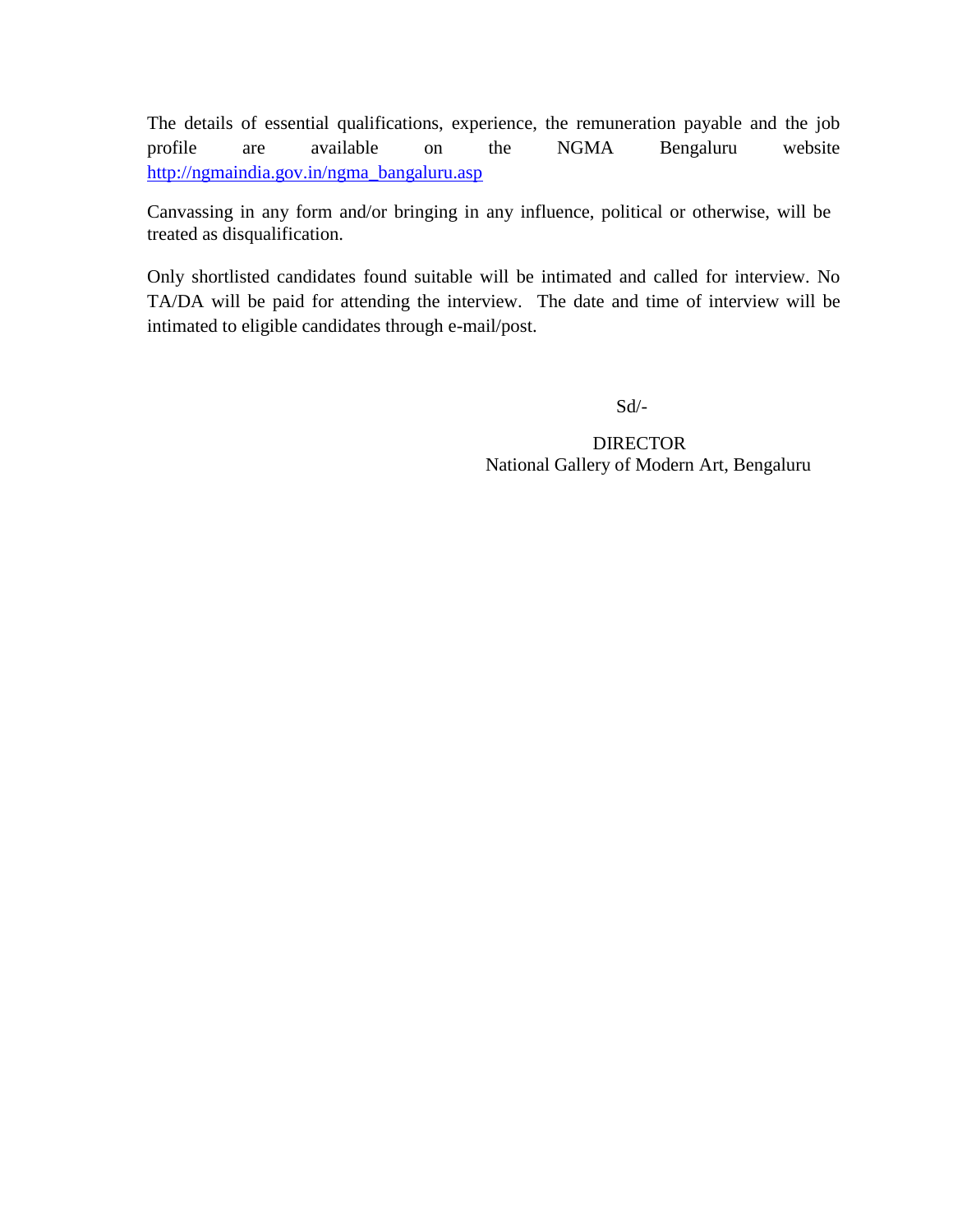| <b>FORMAT</b> |                                                                      |                |                                 | Recent Photograph |
|---------------|----------------------------------------------------------------------|----------------|---------------------------------|-------------------|
| 1.            | Post Applied for                                                     | $\vdots$       |                                 |                   |
| 2.            | Name of the Candidate<br>(Sh./Mrs./Km./Dr.)                          | $\vdots$       |                                 |                   |
| 3.            | Father's Name / Husband's Name                                       | :              |                                 |                   |
| 4.            | Date of Birth                                                        | $\ddot{\cdot}$ |                                 |                   |
| 5.            | Whether belongs to SC/ST/OBC/Ex-<br>Serviceman                       | :              |                                 |                   |
| 6.            | <b>Permanent Address</b>                                             | $\vdots$       |                                 |                   |
| 7.            | <b>Present Mailing Address</b>                                       | $\ddot{\cdot}$ |                                 |                   |
| 8.            | Contact Telephone Nos. / Email                                       | $\ddot{\cdot}$ | Mobile:<br>Landline:<br>E-Mail: |                   |
| 9.            | Whether retired Govt. Servant                                        | $\ddot{\cdot}$ |                                 |                   |
| 10.           | If yes, indicate date of Retirement (<br>Attach a copy of the P.P.O) | :              |                                 |                   |
| 11.           | Qualification                                                        | $\ddot{\cdot}$ |                                 |                   |
|               | Academic                                                             | $\vdots$       |                                 |                   |
|               | Professional                                                         | ÷              |                                 |                   |
|               | Knowledge of Computer Operators                                      | $\ddot{\cdot}$ |                                 |                   |
| 12.           | Experience (in detail)                                               | $\vdots$       |                                 |                   |
| 13.           | Indicate two references who can<br>vouch your credentials            | $\vdots$       | 1.<br>2.                        |                   |
| 14.           | Any other information relevant to<br>your candidature                | $\vdots$       |                                 |                   |
| 15.           | <b>Details of Enclosures</b>                                         | $\vdots$       | 1.<br>2.<br>3.                  |                   |

Signature of the Applicant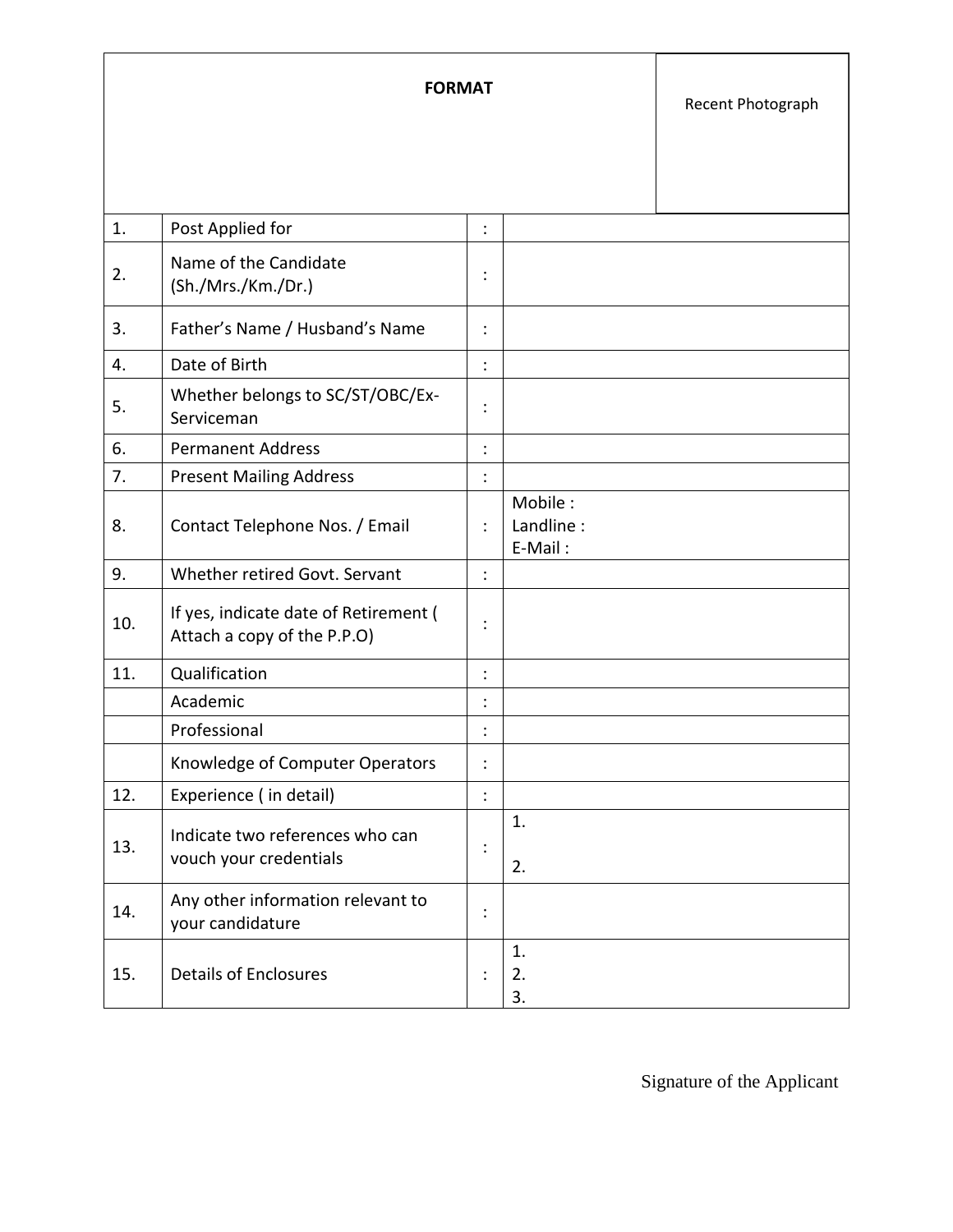# **Duties and responsibilities of Asst. Curator**

Areas which he/she will be incharge of

- Permanent collection art works condition and information
- Gallery walks for schools and public
- Temporary collection art works
- 1. Walk through and inspect the galleries every morning and evening.
- 2. Provide written information on the individual artists and their works in the form of gallery catalogues.
- 3. Arrange gallery talks by themselves and by outside speakers.
- 4. Rearrange displays periodically after discussion with the Director and add wall texts.
- 5. Maintain accession records of the collected art objects old galleries.
- 6. To keep a constant watch on the conditions of the art objects on display or stored in the reserve collection of the galleries and report immediately any signs of damage or deterioration to the Administrative Officer and the Director.
- 7. Check security of the art objects in the galleries of NGMA and make immediate report of any untoward incident.
- 8. Take school tours
- 9. Conduct workshops for art teachers
- 10. Write and design the quarterly e-newsletter
- 11. Creative activities like treasure hunt cards for required age groups
- 12. Visit exhibitions in the city and submit reports
- 13. Train gallery attendants about art and how to take care of art works and supervise their work.
- 14. Examine art works regularly.
- 15. Keep a record of the temperature and humidity readings.
- 16. Coordinate with guest curators.
- 17. Open planning, assist in selection
- 18. In Focus (inside curation) Conception and matter.
- 19. Brochure matter
- 20. Special guided tours every month
- 21. Other project like Teachers' Foundation and landscape architecture
- 22. Any other work entrusted by the Director.